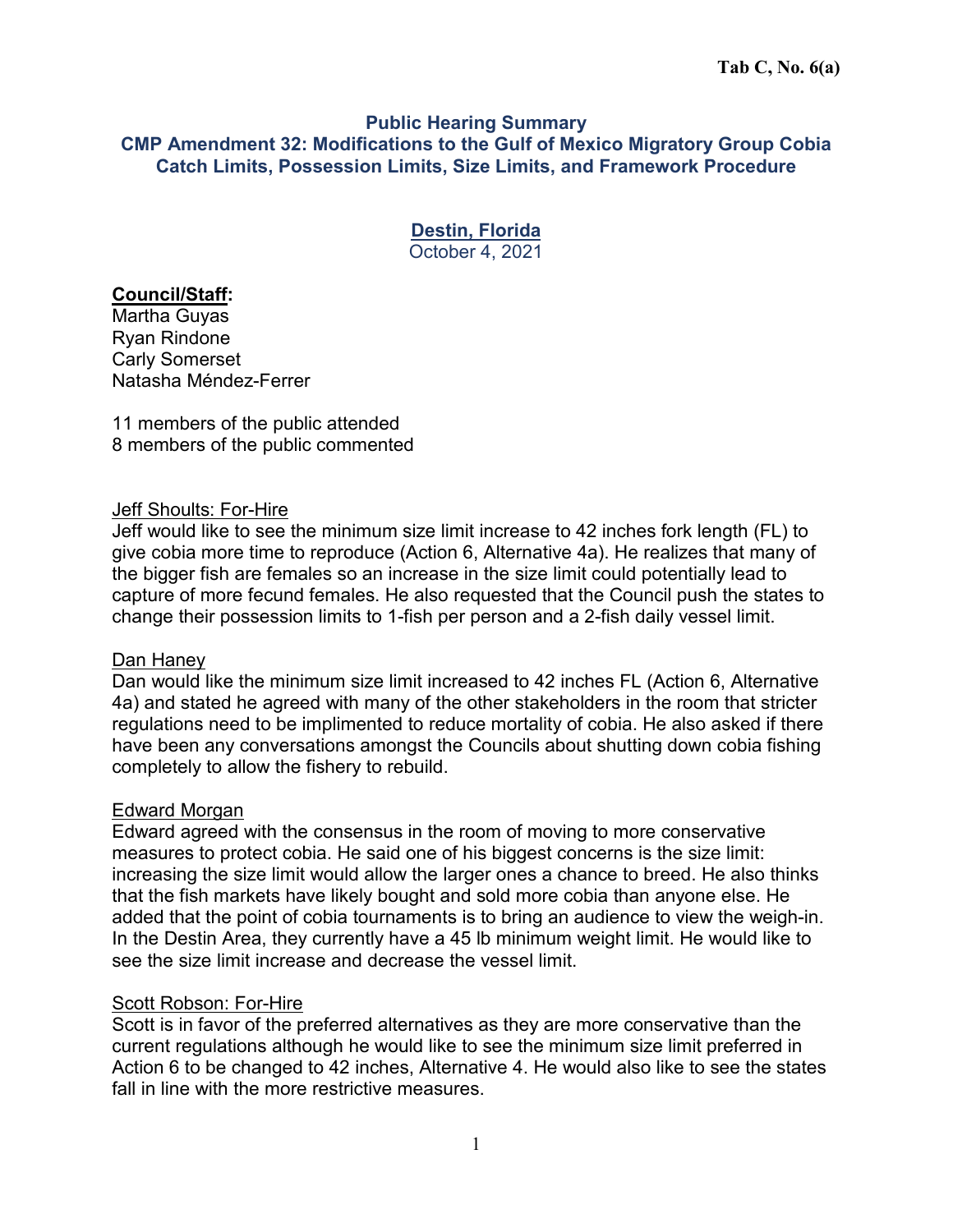### Chris Michaelson: For-Hire

Chris stated he agrees with all of the preferred alternatives.

### Kevin Moak: For-Hire

Kevin is in favor of raising the minimum size limit to 42 inches FL (Action 6, Alternative 4a) and more conservative measures than what are currently implemented. He stated cobia are swimming to certain death when they leave Destin and swim west. He's witnessed a dramatic decrease in the number of cobia he's seen in the last couple years. He caught many more fish in previous years. They haven't been holding tournaments because they don't want to contribute to killing the fish. He suggested looking at using a slot size and requiring use of nets instead of gaffs. If he's participating in a tournament, he will catch cobia for that but otherwise, he releases the cobia he catches because they need more time to spawn.

### Jim Green: For-Hire

He agrees with all the preferred alternatives except for the preferred in Action 6. He is in favor of Alternative 4a because it would lead to a much greater estimated percent reduction in harvest (approximately 45%). If the minimum size limit increased to 42 inches FL, out of the 6 cobia he caught this year, only 2 were 42 inches or greater. He said the 42-inch size limit is important because if the fish are caught then they aren't in the water and can't spawn. Lowering the vessel limit will also help.

### Justin Brantley

He stated he agrees with Jim Green and would like to see the minimum size limit increase to 42 inches FL (Action 6, Alternative 4a).

# **Gulfport, MS**

October 5, 2021

# **Council/Staff:**

Dale Diaz Ryan Rindone Carly Somerset

5 members of the public attended 3 members of the public commented

### Johnny Marquez: Private recreational

Johnny stated he is a recreational angler and a member of the Reef Fish Advisory Panel. He thinks some actions in the amendment may be too extreme and does not support preferred Action 5.1 Alternative 2a: shifting from 2 fish per person to 1 fish per person or Preferred Action 5.1 alternative 3a: a 2 fish vessel limit. He commends the Gulf Council for taking action in 2018 to increase the minimum size limit to 36" FL; however, he thinks smaller steps in management are more appropriate since the impacts of increasing the minimum size limit to 36 inches FL are still unknown.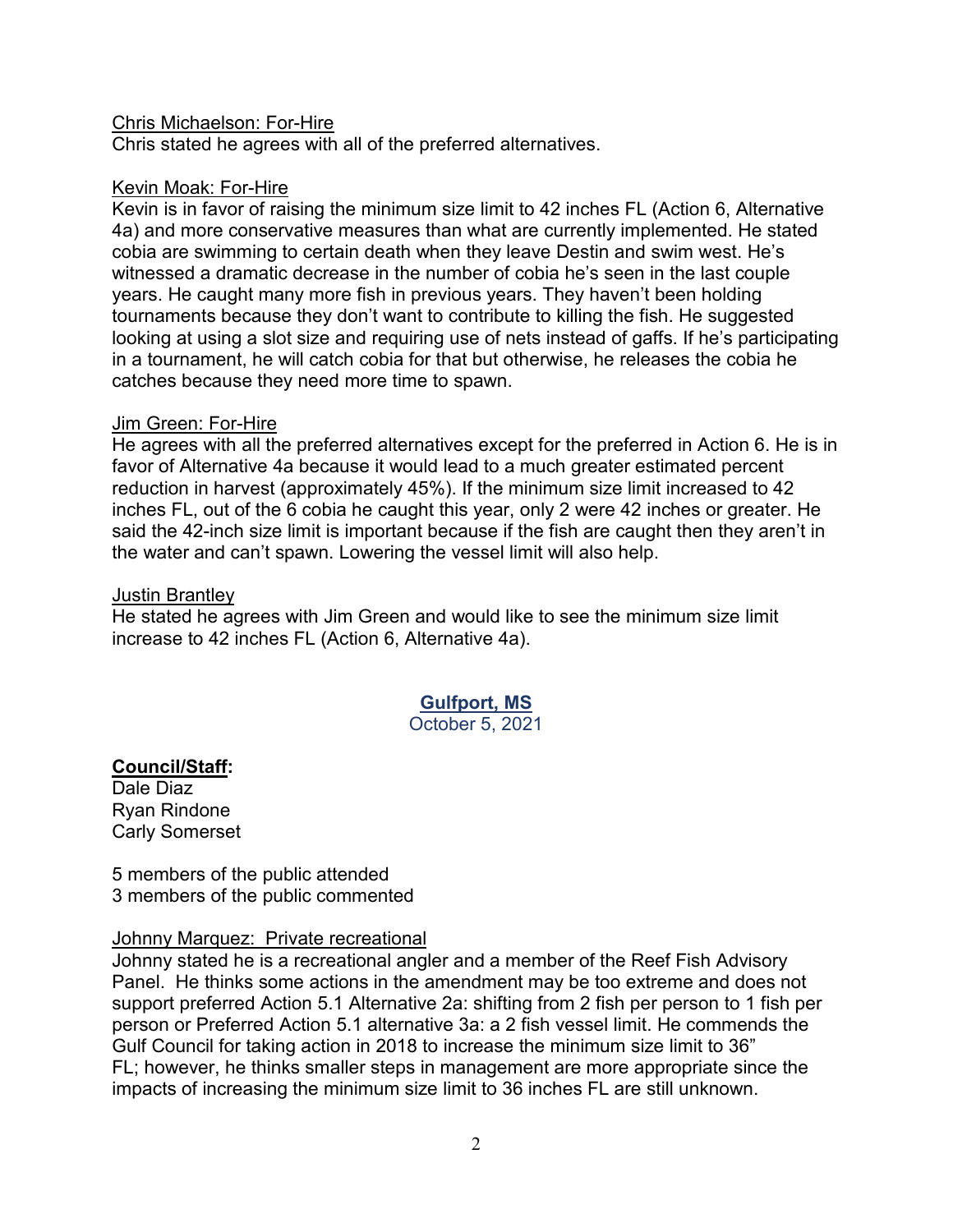Regarding bag limits, he thinks the Council should take a more measured approach to modifying cobia management. Due to differences such as angler behavior and geography by state, a "one size fits all approach" for the Gulf may not be fair. In Mississippi, they can fish for cobia with chum in late spring, and then fish on offshore structures in summer, but that isn't the case in other parts of the Gulf. He believes the proposed regulations will negatively affect MS anglers. It's important to maintain the opportunity to catch and keep fish. He would like to see more information sought about the cobia stock to better understand its population dynamics.

#### Cole Ganey: For-Hire

Cole stated imposing a recreational vessel limit will hurt business. He also agreed with much of what Johnny Marquez said.

#### Chance Seymour: For-Hire

Chance has seen a drastic change in cobia fishing. He agrees with a two fish per vessel limit for recreational vessels (Action 5.1, Alternative 3a). In his time fishing and as a for-hire captain, he is not seeing cobia on offshore fishing trips. He doesn't think there has been any benefit to the increase in the minimum size limit yet. He agrees with increasing the minimum size limit in the FLEC zone to 36 inches FL to keep everything equal and match the size limit in the Gulf. When asked about how he catches cobia, he said he will net cobia unless they are over 30 lbs. He doesn't think another increase in the size limit over 36 inches is a good idea due to discards.

### **Corpus Christi, Texas**

October 6, 2021

### **Council/Staff:**

Dakus Geeslin John Froeschke Camilla Shireman

0 Members of the public attended.

#### **Galveston, Texas**  October 7, 2021

#### **Council/Staff:**

Dakus Geeslin John Froeschke Camilla Shireman

4 members of the public attended 3 members of the public commented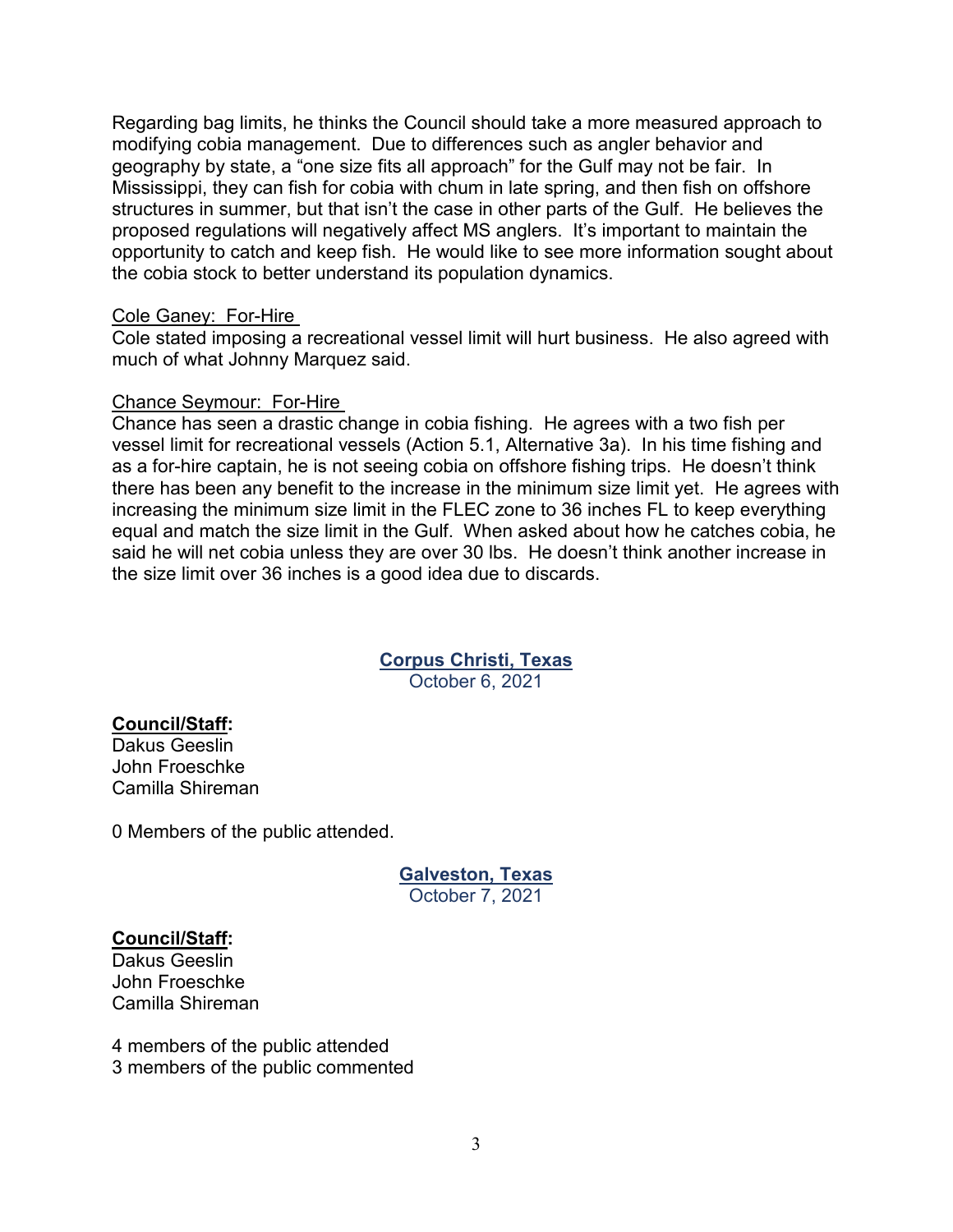# Scott Hickman: Commercial

Scott reported that the condition of the stock has declined. He used to catch 150-200 per year and now only catches 15-20 per year despite similar fishing practices. He further stated that cobia don't respond well to hypoxia, red tides etc. and fish are being pushed to the east coast. He suggested that cobia would be a great pilot for ecosystem-based fishery management. In regard to the document, he preferred no minimum size limit (not currently an alternative in Action 6), and supports a 2 fish per vessel limit for commercial and recreational fishing (Action 5.1, Alternatives 3a and 4a). Finally, he suggested that the stock condition is worse than identified in the stock assessment.

### Buddy Guindon: Commercial

Buddy supports Preferred option 2b in Action 5.1 (1 fish bag limit in the commercial sector). He preferred no vessel limit and status quo for the Gulf minimum size limit. He did not comment about the management in the FLEC zone as he doesn't fish there.

# Shane Cantrell: For hire

Shane noted that cobia are impacted by climate change, loop currents and other ecosystem level factors and supports consideration of ecosystem management for cobia. He stated that, since the terminal year of the stock assessment, the cobia fishery has not improved. For actions 1-4, he supports preferred alternatives and options. For Action 5, he supports 1 fish per vessel for the recreational sector, but eliminating size limit. On the commercial side, he supports 1 cobia per person, per trip.

# **Madeira Beach, FL**

October 13, 2021

# **Council/Staff:**

Tom Frazer Carrie Simmons Natasha Méndez-Ferrer Carly Somerset Charlotte Schiaffo

3 members of the public attended 1 member of the public commented

### Steve Papen: For-Hire and Commercial

Mr. Papen commented that increasing the size limit does not seem to help and suggested the Council consider closing the season during the spawning season. Additionally, he commented on taking similar measures on other reef fish species. Mr. Papen is in support of one fish per person (Action 5.1 alternatives 2a and 2b) and keeping the size limit at 36 inches FL.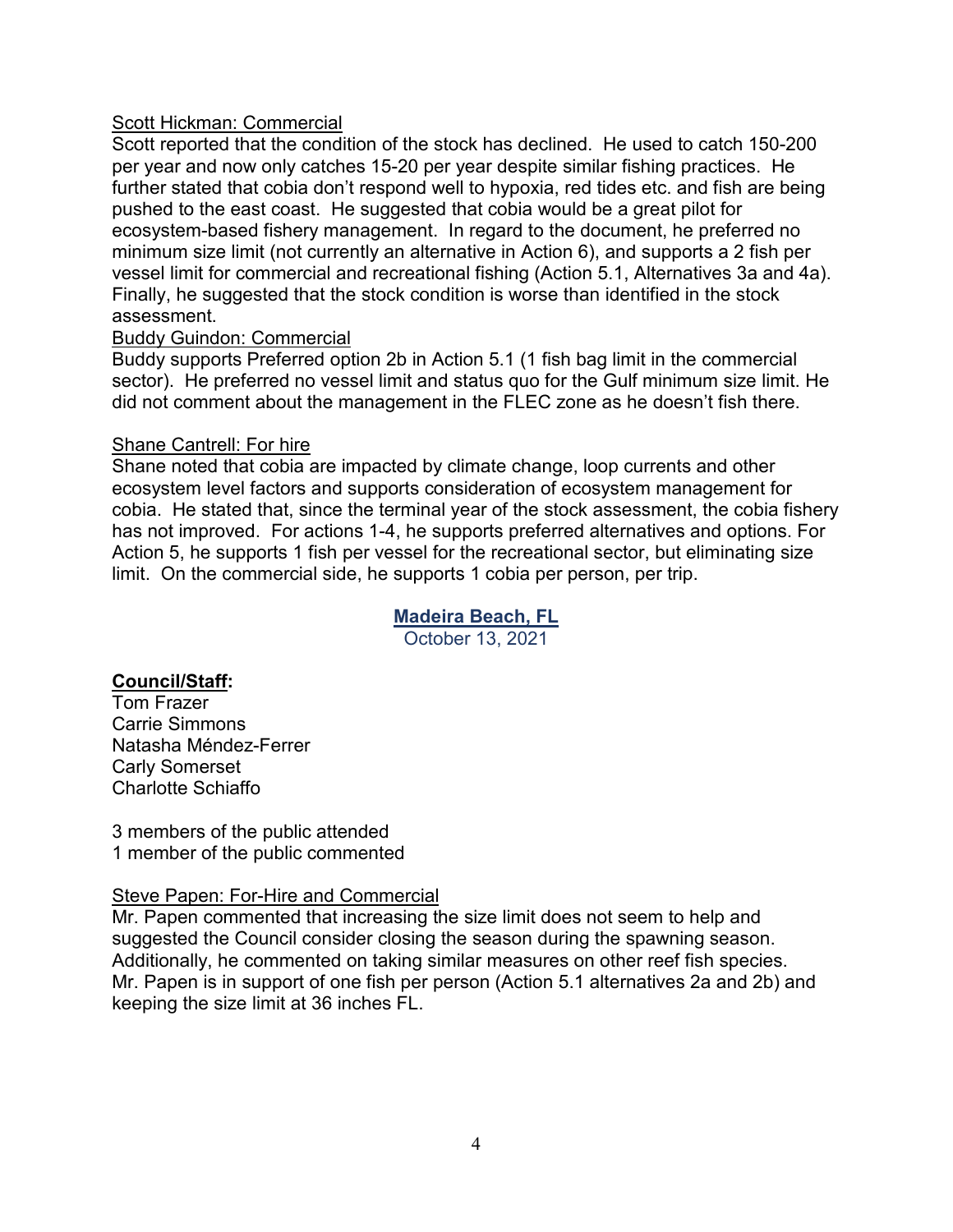# **Baton Rouge, Louisiana**

October 14, 2021

# **Council/Staff:**

Patrick Banks Ryan Rindone

3 Members of the public attended 1 Members of the public commented

### Richard Fisher: Louisiana Charter Boat Association

Supports 1 fish/person/day (Action 5.1, alternative 2a). Captains won't support a vessel limit, because they are still finding cobia off Louisiana. A regional or state management approach may be better for cobia, especially given how the stock is distributed. We have confidence in LA Creel to accurately measure our landings. We don't think the one-size-fits-all approach to management is best for Louisiana anglers. We support good science, but it's hard to support large reductions when we are still seeing fish. Stock may be depleted, but if it is, it doesn't seem to be the fault of fishermen if we haven't been landing the catch limits.

### **Fort Myers, Florida**

October 18, 2021

# **Council/Staff:**

Bob Gill Carly Somerset Jessica Matos Natasha Méndez-Ferrer

12 Members of the public attended 9 members of the public commented

# Bucky Kauffman: Spearfisherman and Commercial

Bucky said that he has seen an even healthier migration of cobia this year in southwest Florida than he did the previous year. He is a commercial spearfisher and only has a limited time to shoot cobia as they migrate through so he has to get as many as he can during that short amount of time. It doesn't make sense to limit each trip to two fish in Action 5.1, especially when he hasn't seen any reduction in the amount of cobia. The population is very healthy. As a diver, he can attest to the health of the population because he can count the number of fish and observe their size. He also commented on red grouper, stating that since he can only lease a small amount of red grouper and the price has increased, he needs fish like cobia to continue to make a living as a commercial fisherman. He's not sure the Council still wants commercial fishermen in business. He also inquired about recreational fisheries landings estimations. In the Ft.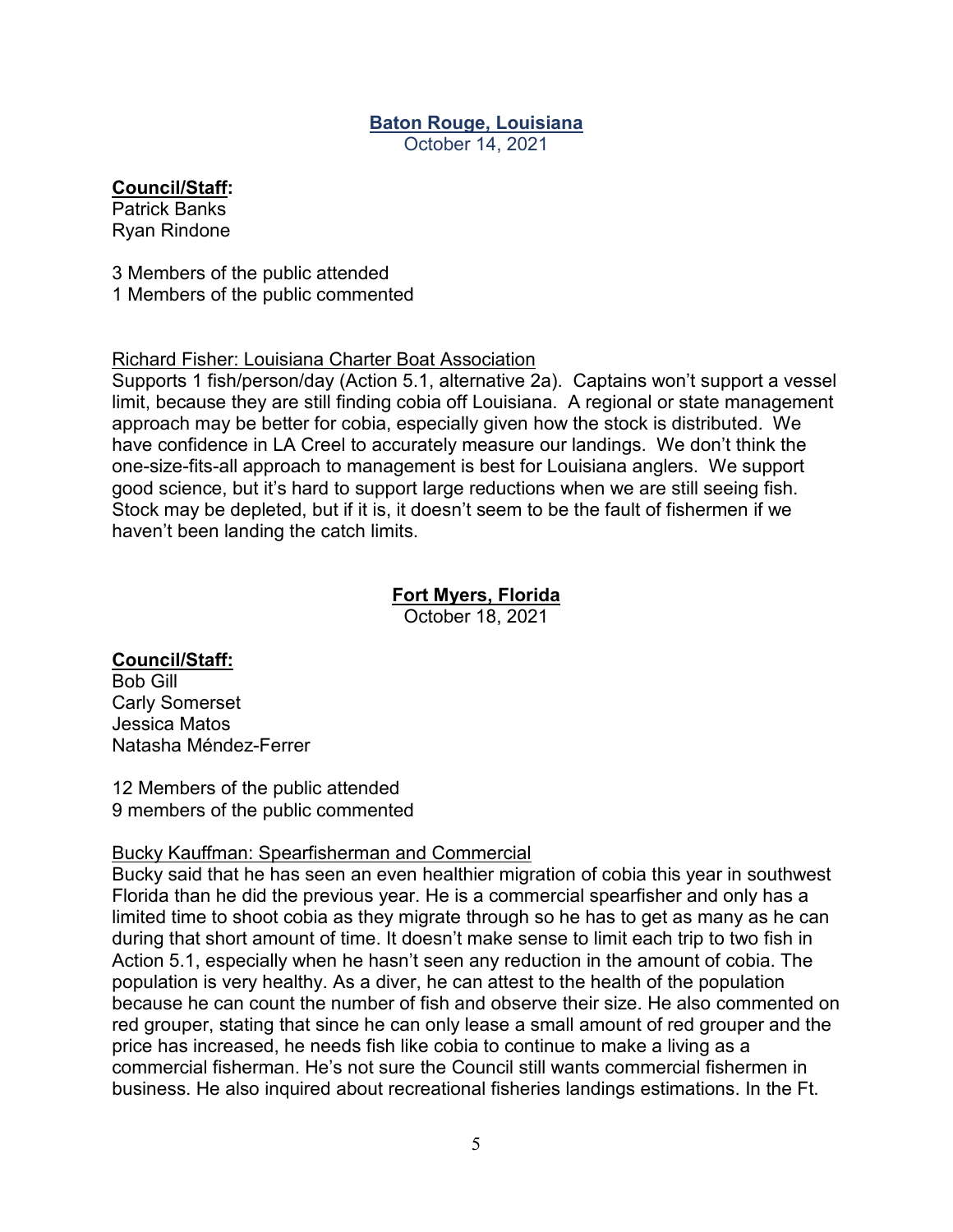Myers area, there are many private boat docks. It's likely the recreational landings aren't seeing many cobia because most of them are landed at private marinas.

### Jacob Synder: Commercial spearfisherman and charter for-hire

Jacob is a newly permitted commercial vessel operator. He has spent 4 years fishing commercially and 4 years as a for-hire mate. He said they have to target cobia when they migrate through during their fall run so now is the time for them to catch the fish. He has observed that there are more cobia now than previously and the fishery is doing very well. The fishermen care for the fishery; if it was doing poorly they would speak up.

### Chris Kreis: Full-time offshore for-hire:

Mr. Kreis has chartered offshore for 8 years. He sees cobia near Ft. Myers in winter. He hasn't targeted them specifically but since lane snapper and red grouper have closed, he has very little to fish for now. He has seen more big fish recently than in 2018. Cobia follow the bait and since he has noticed a lot of bait this year, this will probably be a good year for cobia. He is in favor of Alternative 1, no action across the board and would like to keep regulations as they are currently. He also stated that the recreational estimates are not accounting for all of the fish being landed at private docks.

### Bill D'Antuono: Charter and Commercial

Mr. D'Antuono has been dual-permitted since 2010. Commercial fishermen should not be punished by limiting the number of cobia they can harvest (Action 5.1) when they only harvest 15% of the fishery each year. He suggested the Council should consider giving the commercial sector its own allocation because the recreational sector harvests a majority of the cobia and the recreational harvest estimates are not accurate. There is no shortage of cobia in his area around Ft. Myers. He sees 10 to 12 cobia 5 miles out every day. With all other fisheries getting closed and so many restrictions, he would like to see 6-fish per commercial vessel and supports Action 5.1, Alternative 4c . He is discouraged because it seems like anglers in southwest Florida are punished because they can't get to the Council meetings. They are busy working and most meetings are held too far away.

### Tim Dillingham: Dealer, Commercial Fisherman

Mr. Dillingham operates as a dealer and represents the commercial spearfishing group in the Ft. Myers/Naples area. He has been in the commercial industry for 8 years. The cobia fishery is crucial to them. The population is so healthy, they could dive for and catch as many as they want but they only take what they are allowed. They would start to target other species but the other fisheries they usually target have been closed. He believes this is due to inaccurate landings estimates; the only accurate estimates are those provided by the commercial sector. The Recreational data are incomplete and inaccurate and he dislikes that hasty management decisions are being made based off these data. With compounding closures and other fish being so difficult and expensive to lease, he and the fishermen he represents need cobia. The commercial fishermen are struggling to make a living and they want to provide fresh fish to the American public. He also stated he would like to see fisheries managers listen to fishermen and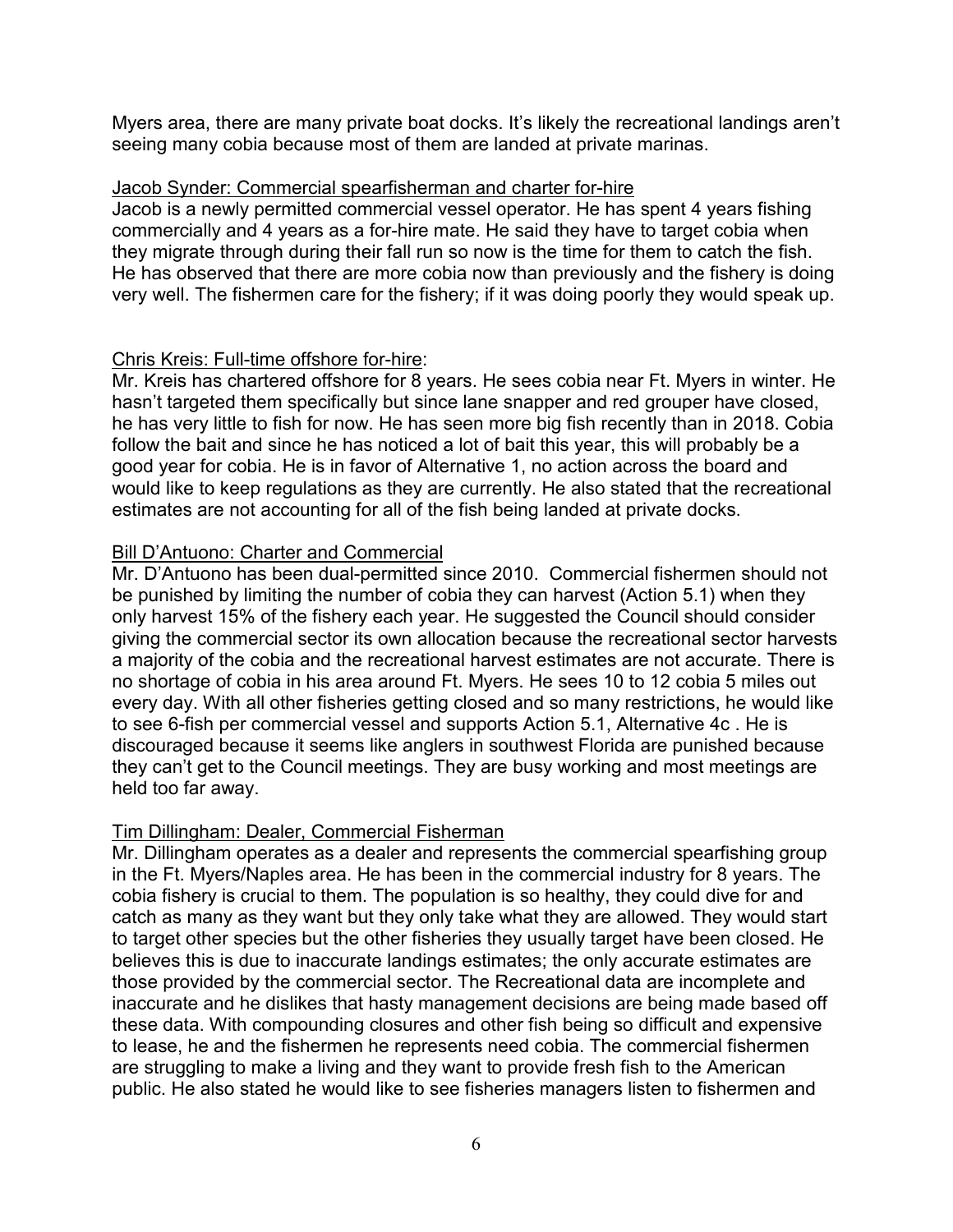involve them more in making management decisions as they have on-the-water knowledge of these fisheries. It isn't fair to the commercial fishermen to limit them and punish them when they provide accurate landings data. He mentioned he is the sole dealer for multiple country clubs in his area and asked if it would be helpful to get a petition signed by chefs and members of those clubs to show how important commercial dealers are for providing fresh fish to the American consumer. He said the Gulf Council is extremely biased toward the recreational sector and asked what would it take to get the Council's attention. He is in favor of Alternative 1 in Action 5.5, but since that is not a legally viable alternative, he would be in favor of allowing 6 fish per vessel and supports Alternative 4c.

### Tom Katz: For-Hire

Mr. Katz has captained a charter boat for 3 years. He has taken numerous rod-and-reel charter trips. He is in favor of a 2-fish vessel limit for the recreational sector (Action 5.1, Alternative 3a) and allowing the commercial sector more fish. He also noted that the recreational anglers are killing too many fish because they gaff fish that aren't big enough. He would like to see the commercial sector allowed 36-inch fish and the recreational sector minimum size limit decreased to 33 inches FL to match FL state waters.

### Richard Warren: Federally permitted for-hire in Boca Grande

Mr. Warren has been a charter operator for 10 years but he also has commercial and spearfishing experience. He commented that it seems too soon to use the FES survey for landings estimates because it's too new and fisheries managers make hasty decisions based on these data. He also stated there is not a cobia fishing problem in his area and there hasn't been for the last decade. He would prefer Alternative 1 across the board even though it isn't a legally viable option. He mentioned he offered a free ride to the public hearing since he lives an hour north of Ft. Myers but no one else wanted to come. They don't think it would do any good to make comments.

### Eric Schmidt: Commercial and For-Hire, Ft. Myers

Mr. Schmidt has over 30 years of commercial and for-hire fishing experience. He has served on several Gulf Council Advisory Panels (AP) and is currently Vice Chair of the Data Collection AP. He said it can be very easy to get burned out being involved in the Council and management process. He didn't go to any meetings for 4 years but he noticed that when he returned, members had changed but the arguments were still the same. He also agreed with previous comments stating that managers have no idea what the recreational sector is catching. Cobia is one of the fastest growing fish; within 1 to 2 years, a cobia has potential to be harvested in the fishery. He stated that there is no problem with the cobia population in his area. He isn't seeing the larger size fish that he saw 30 years ago but he is seeing many 20 to 40 lb fish that are legal size. In the charter and headboat fishery, catching cobia isn't the problem, retention is the problem. He noted several people have cancelled fishing trips with him because so many species have been closed. One of the other issues that needs to be addressed is the economic impact, which is within the Magnuson-Stevens Act. Mr. Schmidt is in favor of preferred Alternative 2 for Action 5.1: one cobia per person per vessel. He does not support a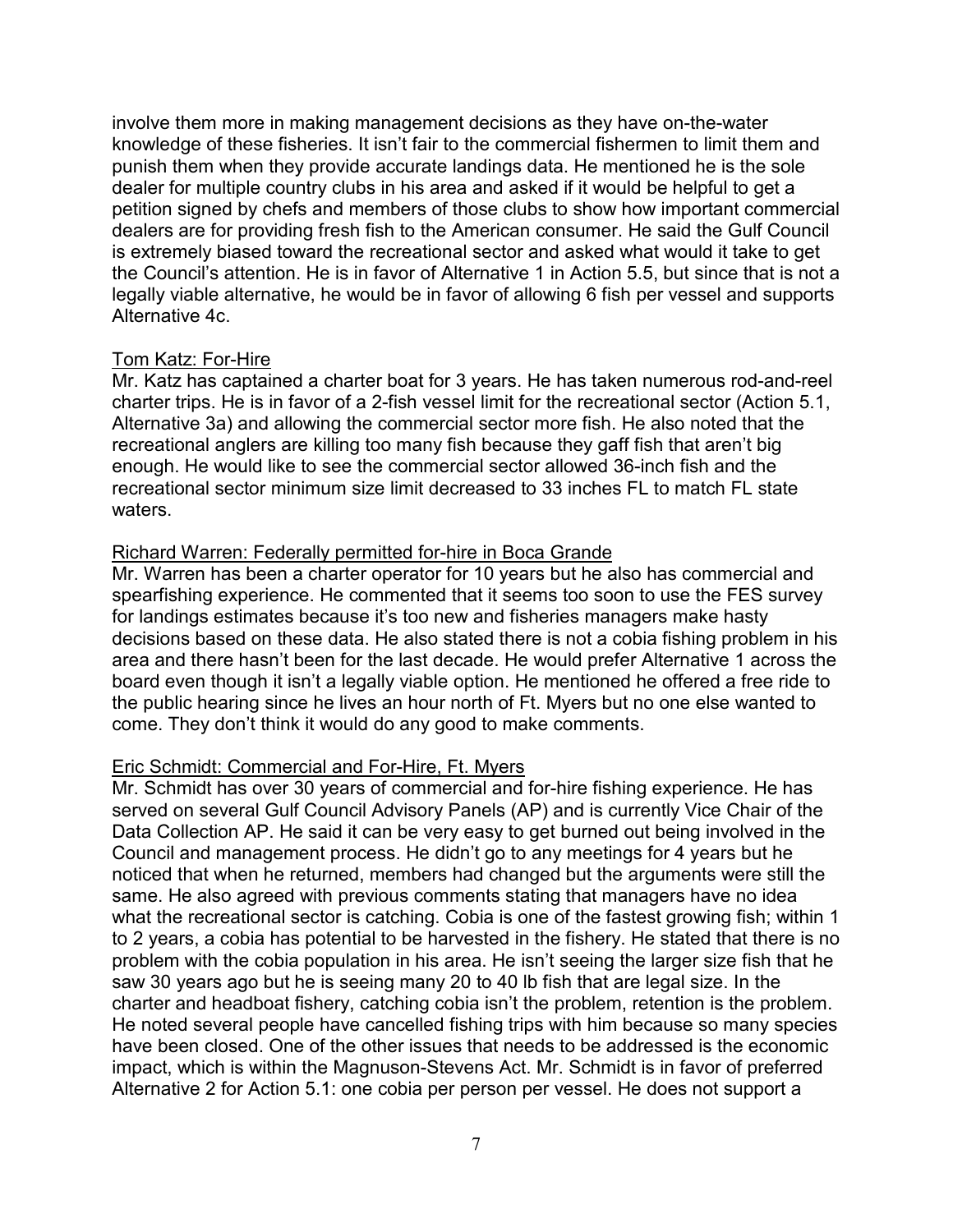vessel limit because headboat trips with multiple people need more than 2-fish per vessel.

# Ethan Liebetreu: Recreational Angler

Mr. Liebetreu has been a recreational fisherman his entire life, but he recently started diving with Bucky Kauffman and the rest of Mr. Dillingham's group. He greatly enjoys the diving and thought about doing it commercially but noticed that it's a dying industry because of so many restrictive regulations. He sees no point in becoming a commercial spearfisher if he can't make enough money to make a living. He's very discouraged by this and isn't sure how it's going to recover.

# **Virtual Hearing**

October 19, 2021

# **Council/Staff:**

Billy Broussard Carly Somerset Emily Muehlstein Natasha Méndez-Ferrer

4 Members of the public attended 4 Members of the public commented

# Bill D'Antuono: Charter and Commercial

Mr. D'Antuono says that cobia are healthy around Naples. In Action 5.1 he does not support creating a commercial trip limit. He urges the Council to reconsider the current preferred alternative especially because the Council's own analysis shows that limiting commercial harvest does not reduce overall harvest or improve the stock by a meaningful amount. However, creating a trip or possession limit would cause his small business great economic harm. Especially on top of the recent recreational red grouper closure; the commercial and recreational lane and mid-water snapper closures; and soaring cost of red grouper IFQ, both his charter and commercial businesses are struggling as is. The economic impact of this decision should be weighted carefully against the small benefit it has to the fishery. Bill does support the preferred alternative in Action 6. Anything larger than 36 inches fork length is a big fish and he sees a real stock benefit to increasing the FLEC zone size limit to match the Gulf. Bill also mentioned that unpermitted vessels operating as charters in federal waters are coming up from the Florida Keys and targeting cobia illegally from a spring between Big Pine Key and Marco Island. Additionally, he suspects they're selling their catch as well and thinks the sale of cobia should be better regulated.

# Caleb Joiner: Private Recreational

Mr. Joiner agrees that the commercial vessel limit should remain as is in Action 5.1. Creating a commercial limit doesn't benefit the species but hurts the industry. In action 5.1 he does support Alternative 3a which would create a 2 fish recreational vessel limit in the Gulf of Mexico. Finally, Mr. Joiner notes that he regularly sees anglers gaff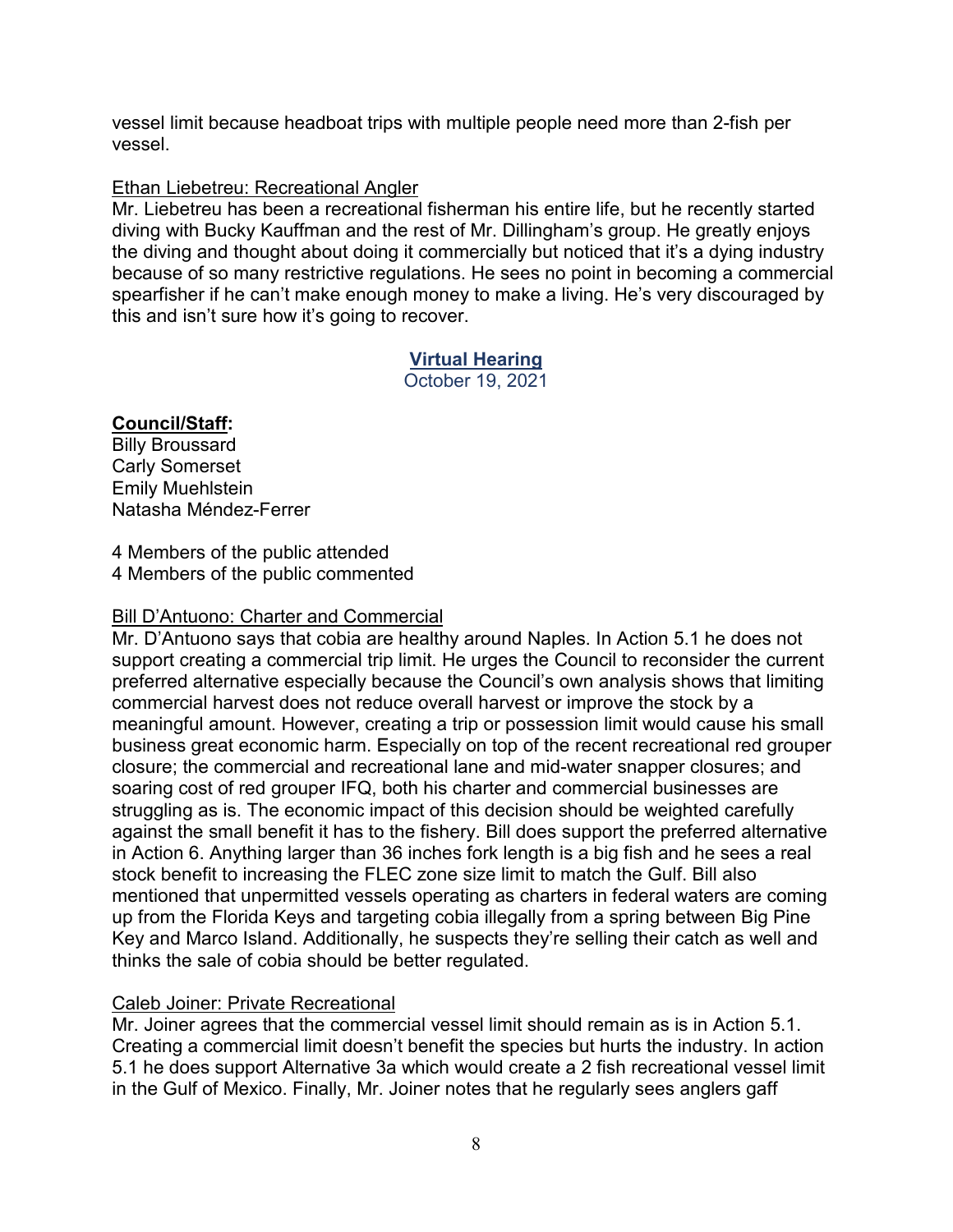undersize or borderline cobia and suggests that the Council's consider creating a regulation that prohibits the gaffing of cobia.

### Noah Nelson: Private Recreational

Mr. Nelson has noticed a huge increase in recreational targeting of cobia over the past few years. He does not support creation of a commercial trip limit and believes the commercial sector should not be impacted because this is a recreational fishing issue. There is no reason for recreational vessels to keep a large amount of cobia. He watched boats with 8 people bring home 16-cobia and believes it's totally unnecessary. Fishing on the east coast of Florida, he personally watched a cobia spawning aggregation be destroyed off Hetzel Shoal in just a few years. The area use to hold 100s of cobia and now only has a few every once and a while. In the FLEC zone, he prefers a 1-fish per person bag limit and a 4-fish vessel limit (Action 5.2, Alternatives 2a and 3b). Caleb also supports the preferred alternative in Action 6. Both zones should have a 36-inch minimum size limit, anything bigger than that is too big. Mr. Nelson noted that gaffing of undersize fish is a problem. The issue is so prevalent that he believes is contributes greatly to the mortality of the species and supports the consideration of a net only regulation for cobia.

### Skip Schexnayter: Private Recreational

He is not seeing undersized fish being gaffed off Louisiana and does not support a net only fishery. The few cobia they do keep are big, between 40-50 pounds, and he doesn't think it's feasible to net those big fish. They don't see as many cobia as they use to see but he still sees a few on each trip. He supports the 1-per person recreational limit (Action 5.1, Alternative 2a). However, he thinks that charter boats off the panhandle should be limited with a vessel limit specifically. The private recreational fishermen don't need to keep a ton of fish, he could support either a 2 or 4 fish vessel limit for the recreational sector (Action 5.1 Alternative 3a or 3b).

### **Orange Beach, Alabama**

October 25, 2021

### **Council/Staff**

Susan Boggs Ryan Rindone Carly Somerset Emily Muehlstein

17 members of the public attended 6 spoke

### Bill D'Antuono: Naples, Florida - Commercial and For-hire

Changing the commercial sector's vessel limit with a less than 1% impact on the fishery doesn't make sense. Commercial boats generally don't target cobia but, in Naples, Florida they do. The cobia run is happening right now, and with the other closures recreationally driven closures, they need the cobia. He supports Action 5.1, Alternative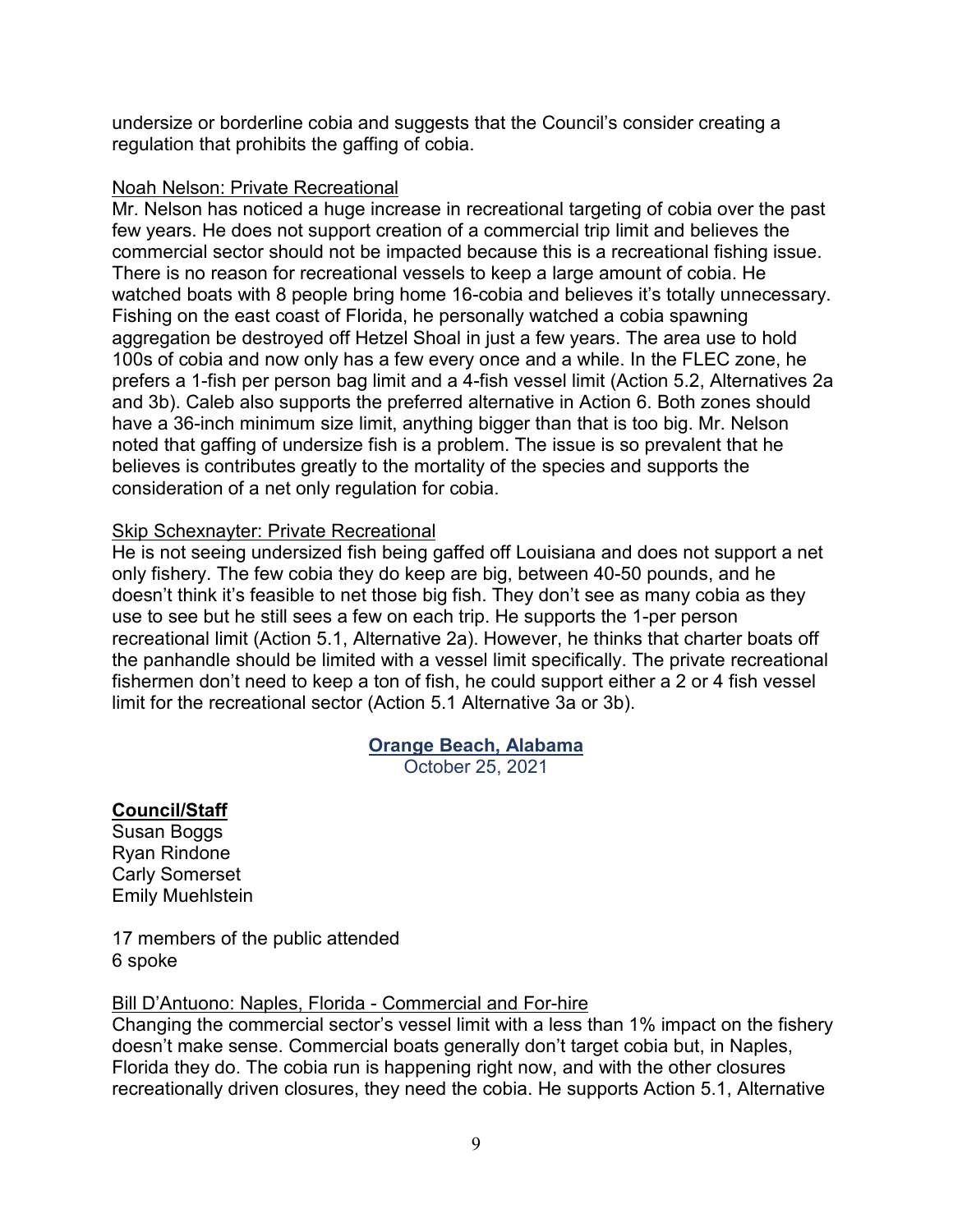4c, a 6-fish commercial vessel limit. While Council member Guyas wants the limits to match on both sides of the state, the FLEC and Gulf zones are different for a reason so, the regulations can be different. Council member Boggs expressed concern that it would be hard to change the commercial vessel limit in the future if necessary but, it wouldn't. It would only take a few meetings to change the commercial vessel limit through a framework action. As Council member Gill stated, the less than 1% impact doesn't support the preferred commercial vessel limit change Action 5.1 and will directly impact him and his business without benefiting the stock. Even the statistics in the Council document show that only 1 or 2 cobia are harvested per commercial trip anyhow.

### Charlie Bergmann

Mr. Bergman supports preferred Action 1, Alternative 2. He also supports Action 2, Alternative 3. He believes the South Atlantic Council should make decisions on Action 3 because it's a South Atlantic issue. He Supports Action 4, Alternative 2 and in Action 5.1 he supports preferred Alternative 2 which would create a 1-fish per person possession limit. Alternative 3a, creating a vessel limit, would negatively impact headboats in the eastern Gulf. Those boats could get into a lot of cobia at once and he doesn't think it's fair to impose a vessel limit on those vessels. He supports the rest of the preferred alternatives.

### Noah Nelson: Cape Canaveral, Florida - Private Recreational

His father grew up fishing in Pensacola and then moved to Cape Canaveral. In the past 40 years, he has watched the stock decline and the fishermen quadruple. Most fish being caught are 33-inches. People go out and load their boats with 12 or 14 people and kill 20 cobia in a trip. This isn't sustainable and it shouldn't be happening. Hetzel Shoal used to be a popular cobia spot but fishermen have wiped out the population and it hasn't been the same ever since. He supports a 2 fish per recreational vessel (Action 5.2, Alternative 3a) and a 36-inch minimum size limit (Action 6, Alternative 2) for the FLEC zone. Commercial fishing has a small impact on the stock. He supports a commercial vessel limit of 6-fish per boat (Action 5, Alternative 4c).

### Miles Howell: Pensacola, Florida - Private Recreational and Charter

Mr. Howell has been fishing cobia for a long time. The short and sweet is he would like a 1-fish per person, 2-fish per boat limit (Action 5.1, Alternatives 2a and 3a). He would also like the minimum size limit to increase to 39-inches fork length (Action 6, Alternative 3). In Action 1, he fears that the preferred alternative doesn't give the fish adequate time to rebuild. He prefers Action 1, Alternative 3.

#### Tommy Holmes: Pensacola, Florida - Bait and Tackle Shop

Mr. Holmes has been an avid cobia fisherman for over 40 years. He has been running cobia tournaments for 35 years. About 5 years ago he decided to cancel the tournament because he's watched the demise of the cobia stock. He wants them to bounce back. He supports Action 1, Alternative 3. He also supports Action 5.1 preferred Alternatives 2a and 3a. In his tournaments he has a self-imposed 45-inch minimum size limit so, in